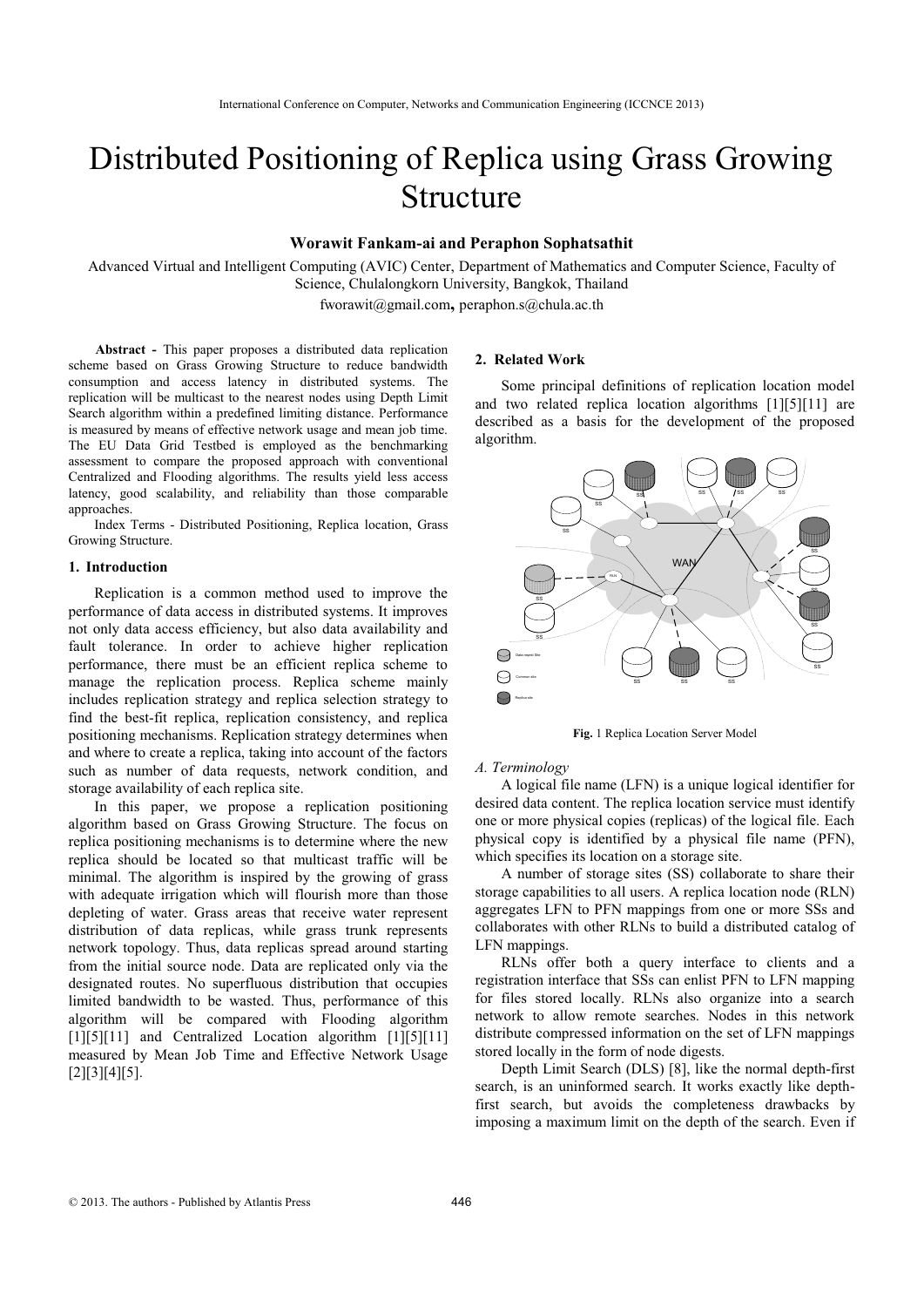the search could still expand a vertex beyond that depth, DLS will not do so and thereby will not follow infinitely deep paths or get stuck in cycles. Therefore depth limited search will find a solution if it is within the depth limit, which guarantees at least completeness on all graphs.

# *B. Definitions*



**Fig** 2. Centralized Location

- x V is the aggregation of sites in the data grid system
- V<sub>SS</sub> is the set of nodes that storage desired data(files) and their copies
- $l_{vi}$  is the location of the node  $v_i$
- $\bullet$  V<sub>rln</sub> is the set of sites that aggregate information about LFN to PFN mapping or some information about nodes
- Flooding algorithm. Each progress of distribution location starts from the node  $v_0 \in V_{SS}$  that stores the information about the location of  $V_{SS}$ , but does not include the corresponding relationship between files and  $V_{SS}$ . That is to say, the algorithm does not know the location of  $V_{SS}$ before locating one replica *r*. In all the information for any node  $v_i \in V_{SS}$  stored in the node  $v_{\theta}$ , the corresponding location  $I_{vi}$  is unknown. Thus, this algorithm can be costly in terms of wasted bandwidth while a message may only have one destination to be sent. Moreover, messages can duplicate in the network which increase the load on the network bandwidth. Worse yet, duplicate packets may circulate forever unless certain precautions are taken [9][10].
- Centralized Location Algorithm [1]. In Fig. 2,  $V_4$  is only one  $V_{rln}$  which contains all the information about location of  $V_{SS}$  and LFN to PFN mappings.

# **3. Distributed Positioning of Replica using Grass Growing Structure**

The proposed approach to position the replica will follow grass growing pattern, aka Grass Growing Structure. The area of growing grass with adequate irrigation will flourish better than the one depleting of water. Grass areas that receive water represent the position of data replicas, having grass trunks as

the replica links that form the distribution topology. Fig. 3 shows an example of grass growing structure. The left figure represents grass trunk and right one is link distribution topology. If grass receives water at node 4, then node 6,7,8 will flourish better than other nodes. So the nearest nodes to the initial source node 4 are 2,6,7,8



**Fig.** 3 Grass Growing Structure

The first stage positioning of replicas is to set up a random initial source node. Selection of neighboring nodes uses DLS algorithm [8] to find the path between source node and neighboring nodes. The procedure starts stepping each node with a vector to all directly attached nodes and advertising its current vector to all neighboring nodes. In the process, it finds the shortest distance and updates the distance cost. The nearest neighboring nodes just selected will be used as the second stage positioning of replica source nodes. This process repeats until one of the nearest neighbour nodes is the destination node. At which point, data replication commences. Thus, considerable network traffic is reduced compared with conventional flooding algorithm. However, we imposed a stopping criterion on the Grass Growing Structure algorithm by limiting the DLS depth to 2 to prevent indefinite depth search. The *GrassGrowing* algorithm is shown below.

## Function *GrassGrowing*

Begin

Location replica  $r$  starts from initial node  $v_0$ ;

 $\frac{1}{2}$  Select a node  $v_i$  using DLS algorithm

If DLS limit  $!= 2$ 

Replicate data on node *vi*

Else repeat *GrassGrowing*

End<sup>-</sup>

## **4. Simulation and evaluation**

To measure the performance of the Grass Growing Structure algorithm, we employed a simulation using OptorSim [2][3][4] with network topology from EU Data Grid Testbed [6] as shown in Fig. 4. The results were compared with Flooding and Centralized Location algorithms which performed on the same testbed.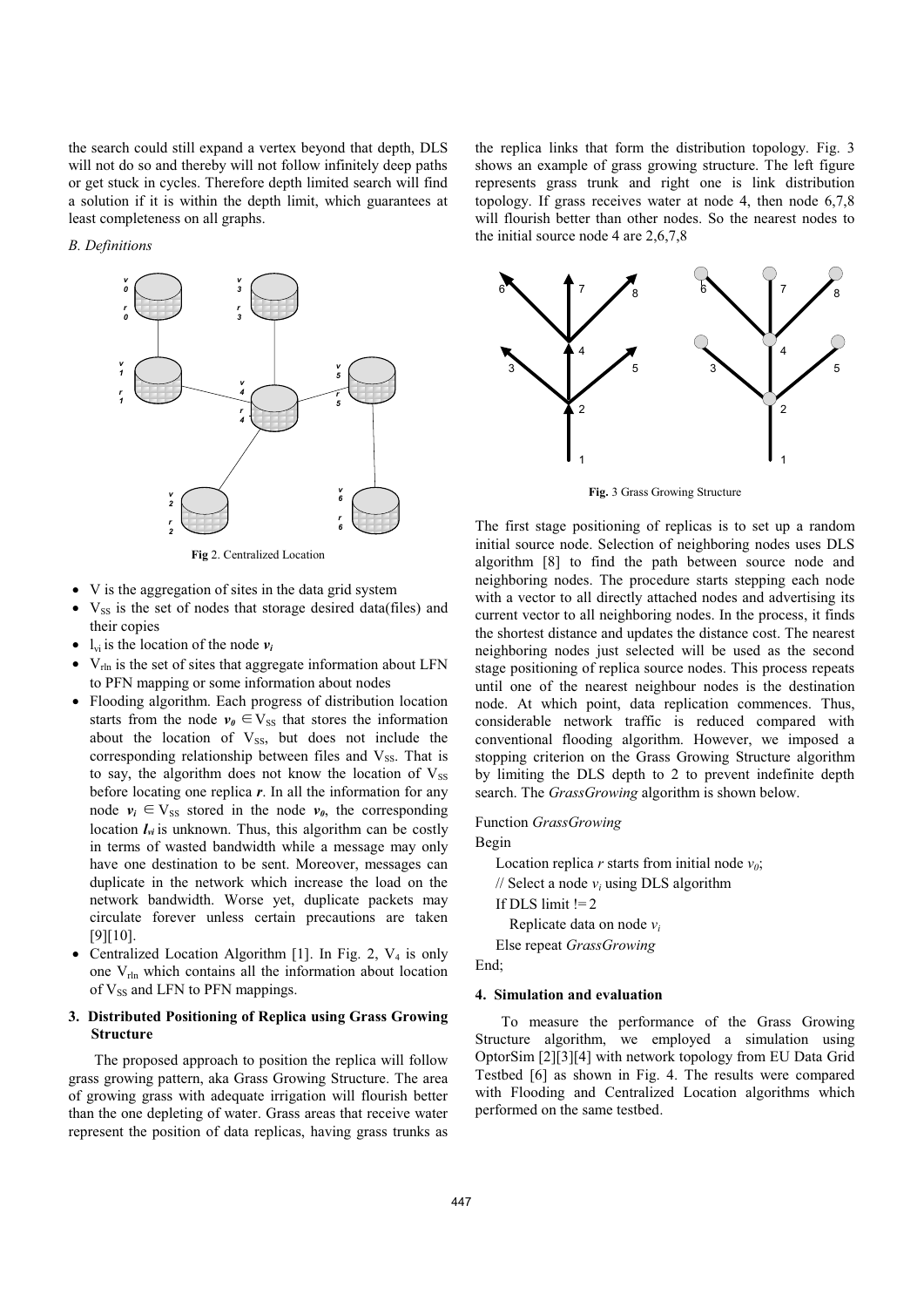Performance measurement is carried out by means of mean job execution time [2][3][4] and effective network usage (ENU) [2][3][4]. Details are described below.

### *A. Grid Configuration*

This research used OptorSim [2][3][4] as the data grid simulator to simulate real data grid environment. This simulator is developed in Java under the funding of the European Data Grid project (EU Data Grid).

The OptorSim simulation ran on Intel Xeon 2.1GHz. There were three input configuration files. They are:

1. Network topology file that described the links between different sites, the available network bandwidth, and size of disk storage on each site.

2. Data file that contained the number of replicas and information on how they distribute.

3. Optorsim configuration file is the set number of tests and data request randomization procedure.

# *B. Network Topology Testbed*

Fig. 4 shows the EU Data Grid Testbed [6] as the network simulation topology. Site S0 is the CERN (European Organization for Nuclear Research) location. The star denotes a router and the circle denotes a site. Each link shows the available bandwidth between two connecting sites. In this experiment, each Testbed site, excluding CERN, was assigned a computing and storage element. The CERN was allocated a Storage Element to hold all the master files but was not assigned any Computing Elements (CEs). A CE ran jobs that used data files stored on Storage Elements (SEs). Nodes without Computing or Storage Elements acted as network nodes or routers.



**Fig.** 4 EU Data Grid Testbed sites and their associated network topology. The numbers indicate bandwidth between the two ending sites in Mbit/s(M) or Gbit/s(G). Stars denote routers and circular nodes denote replica sites.

The mean job execution time is defined as the total time to execute all the grid jobs divided by the number of jobs. ENU  $\binom{r}{\text{env}}$  is defined as network usage after executing all the grid jobs as follows:

$$
r_{\text{ENU}} = \frac{N_{\text{remote\_file}\_\text{accesses} }+N_{\text{file}\_\text{replications}}}{N_{\text{local}\_\text{file}\_\text{accesses}}}
$$

where  $N_{remote\_file\_accesses}$  is the number of times the CE reads

a file from different SE sites. *Nlocal*\_ *file*\_ *accesses* is the number of times a CE reads a file from an SE on the same site. For a

given network topology, a low value of  $r_{ENU}$  indicates that replication is a better optimization strategy than locating another site.

 Assuming S0 is the starting point, the Centralized Algorithm places all the data in S0. All sites must retrieve the desired data from S0. Flooding Algorithm starts distributing data through routers and individual site (enclosed by parenthesis) in the following order: (S0), (S2), S1, S17, S3, S14, (S4), (S5), (S6), (S7), (S8), S9, (S16), (S15), S10, S12, (S13), and (S11). The proposed Grass Growing Structure Algorithm replicates the data in the following order: (S0), (S2), S17, S14, S1, S3, (S4), (S5), (S6), (S7), (S8), and (S9).

#### *C. Simulation Results and Discussion*

Based on randomization procedures, data requests were issued on EU data grid testbed to measure the performance of the proposed replication method. Figure 5 shows ENU comparison of Grass Growing Structure Algorithm, Flooding, and Centralized Location algorithms. From the outset, the Centralized Location algorithm performs the best, having lowest  $r_{\text{ENU}}$  while the simulation is still in transient state. As more runs elapse, the graph steadily increases and levels at 0.8 after 500 runs. In the meantime, both Grass Growing Structure Algorithm and Flooding algorithms start with high  $r_{\text{ENU}}$  but gradually drop to 0.2 after 500 runs.

 Fig. 6 shows the mean job time of the three algorithms. The Centralized Location algorithm expends the highest ratio among all algorithms. However, after 100 runs, the ratio begins to level off and reaches a steady state at 500 runs.

 Table 1 illustrates comparative Percentage of Storage Filled/Available [11] that is calculated from SE usage multiplied by available SE storage. Notice that the Centralized Algorithm has the highest percentage because data are stored (filled) at only one (S0) available location.

 One noteworthy benefit precipitates from this work is reliability and robustness of the underlying network. The proposed Grass Growing Structure Algorithm positions the replicas at appropriate sites not only to reduce the traffic in comparison with the other two algorithms, but also increase reliability and robustness to the system. The distribution can thus be more widely dispersed and reachable by all clients in the network.